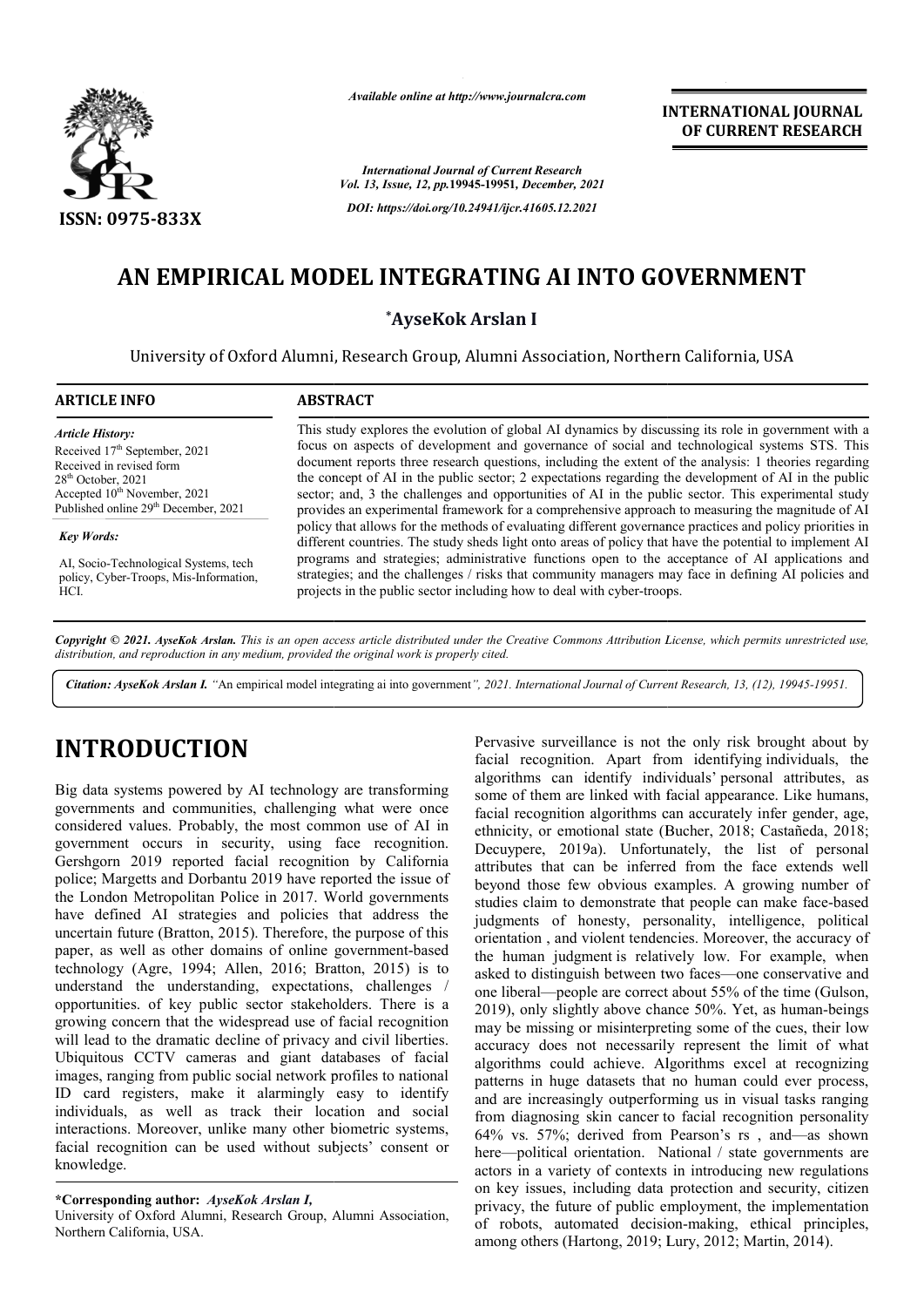Not to mention, not all countries will be controlling and designing AI in government with the same principles, democratic values, and objectives. Therefore, the purpose of this study is to understand the understanding, expectations, and challenges / opportunities regarding AI in the public sector. This article presents three research questions, including three dimensions of analysis:

- What is the view of those who handle AI in this sense? Ideas related to the concept of AI in the public sector;
- What are the expectations of those stakeholders managing AI in terms of its progress in public administration?
- What are the major challenges and opportunities for public administration to manage AI? Challenges and opportunities for AI in the public sector.

The framework of the proposed method in this study will provide a descriptive method for evaluating these research questions.

**The paper is structured as follows:** Starting with a review of emerging AI management models in the public sector, the paper develops analytical strategy and research methods, including research questions. Section four presents the research framework in terms of three dimensions of analysis. Section five discusses the usefulness of the framework by looking at emerging AI documents in government. The final section concludes with a conclusion, developing ideas for the future development of this area of developing research and training content lead to user learning and understanding of how machines learn.

**Related Work:** Early in the history of computer science, one of the pioneers in computer science, James H. Moor, explained in his famous article "What is computer ethics?" policies open when policies conflict with technological advances that force us to "discover and make clear what our favorite values are"( Lewis, 2020). The history scholar Thomas P. Hughes described the general development stages of major technological development and expansion programs from the establishment, development, innovation, transfer and growth, competition and integration (Mathias, 2018; Piattoeva, 2020). Hughes refers to a "systemic war" in which the old and new systems exist simultaneously in a "linguistic tension" relationship. The stage of competition and integration is therefore also a time of conflict and resolution not only between engineers but also politically and legally. In these times of conflict, critical issues are identified, various interests are discussed and finally solutions are put together to guide the emergence of programs. The new system, or modification of the old system, then shifts to the very problems identified in this section.

Unlike Moror 1982 (Light, 2018; Ratner, 2019), Hughes (2019) does not consider these periods to be described as being influenced solely by the changing character of technology programs. He looks at their conversations in complex social contexts. In fact, he held that technology itself was linked to social, economic, and cultural problems.

This paper does not intend to enter into discussions on epistemological weights on the scale of social constructivism and relativism or technical determinism and environmental truth in science and technology e.g., as should be the case in some studies (Martin, 2014; Light, 2018; Ratner, 2019. Instead, it has to do with how we know the things and the skills and resources we use to create technology from an STS perspective. Harry M. Collins defines skills as goals and objectives and collections of technological principles. They are unexplained or "hidden" technological advances (Prince, 2017; Ratner, 2019).

## *Background: Government and AI*

The use of artificial intelligence AI in government is nothing new. Since the 1980s, public AI adoption has evolved from an emperor-based system equipped with human expert knowledge to evolving systems and learned big data in digital environments through a decision-making body that continues to be independent and powerful (Ruppert, 2013). Aside from the growing importance of AI in the public sector, there are a few studies that address this emerging topic. Valle-Cruz, et al. (Bucher, 2018) expanded the literature review on AI in government, recognizing that practice and practice are much faster than scientific and theoretical manifestations. In general, AI-based publications in the public sector are based on experience, cases, opinions, and results from the private sector (Castañeda, 2018). From a public point of view, some argue that the massive use of social media, robots, big data, and more recently, AI in the public sector can be regarded as the fourth wave of information and communication technology ICTs from the public sector or the introduction of the fourth industrial revolution (Williamson, 2017). This new wave of technological dissemination in the public sector encompasses all aspects of operations i.e., strategic management, human resource management, performance appraisal, institutional communication and policy areas i.e., health, education, boundary control, customer service, emergencies, taxes, social benefitsand based on open and large data volumes and the ability to process new organizations (Ruppert, 2013). Therefore, this fact opens the door for public sector organizations to establish themselves in a different dimension.

Nowadays, very powerful computer processors, as well as the rapid emergence of the hardware and software industries have encouraged significant AI growth in various fields and countries. By 2010s, the social and technological data infrastructure developed by independent AI software systems, or autonomous, detecting and interpreting their locations worldwide increased significantly in the private and public sectors in health care, security, finance, emergency, defense, government, law, transport, and power. The US was the first to move towards global investment in AI and the creation of an AI biodiversity program, with China and the EU following suit (Thompson, 2018). Some authors suggest that AI will transform interactions with citizens and other social actors, using algorithms and other technological tools to enhance this experience from traditional web-based services. With the provision of AI environment and expertise in the public sector, many governments are accelerating expectations about their impacts. At the same time, they are working on understanding this new wave of technological emergence, their use, and impact. In addition, academics disagree on the effects of AI in the public sphere. This ambiguity is particularly important among government officials and senior executives in civil society organizations. Some scholars claim that AI will provide the benefits of efficiency in public organizations drawn from the creation of large data sources and analytics to improve all internal processes and functions (Lury, 2013; Piattoeva, 2020; Prince, 2017). Some think that AI will open up a different phase of public institution management including AI-related technological disruptions in policy making and decision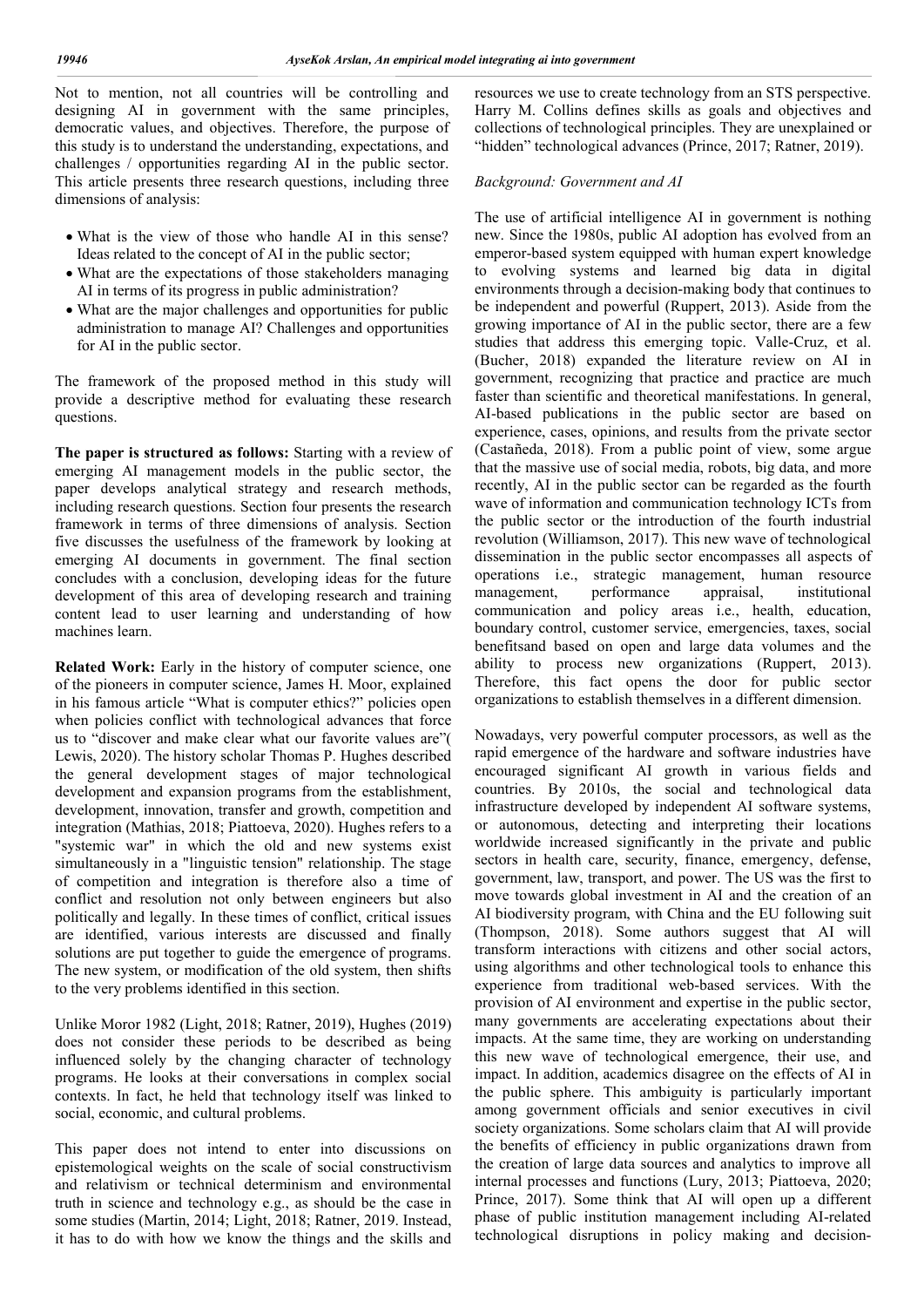making processes (38). Most public administration experts think that the power and conclusions of private companies could be transferred more quickly to the public sector. This AI and public sector learning approach takes the need to define a particular focus on staff, jobs, citizens, and ultimately participates in public administration and policy. This study focuses on AI analysis from ambiguous ICT goals in government and public administration. AI in government involves the design, construction, implementation and testing of computer algorithms and techniques to improve the management of public organizations (Lindh, 2016; Martin, 2014). At this stage, governments around the world are 2014). At this stage, governments around the world are beginning to adopt independent strategies for algorithmic management to transform decision-making and policy management to transform decision-making and policy<br>processes, service delivery, and citizen engagement (23, 27, 29). However, there are no consensus on the impact of AI on . the public sector. . Most public administration experts<br>and conclusions of private companies<br>re quickly to the public sector. This AI<br>ng approach takes the need to define a onstruction, implementation and testing<br>nms and techniques to improve the<br>c organizations (Lindh, 2016; Martin,

**Existing Work of AI Research on Government: Existing work** on AI and algorithms are limited directly related to public administration. In particular, automated technology is expected to have a direct impact on the state of the public sector. This could mean a shift from the passion for automation, computer policies, and digital management based on Web Web-based technology, to intelligent governance that requires continuous communication and learning with people based on interalgorithm technology (Hartong, 2019; Lewis, 2020); Also, this new wave of technology in the public sector will be reflected in the emergence of dynamic forms of organization e.g., Holacracy, or open cultures of cooperation between individuals and government employees (Lury, 2012). Feed AI data is generated, collected, stored, and processed using information systems and technology algorithms that are perceived as neutral, or at least impartial by humans (30, 33, 27). These instruments of logical technology are the basis of descriptive, predictive, descriptive, and automated positivist analytics (11, 33). Therefore, AI thinking has been incorporated into the 33). Therefore, AI thinking has been incorporated into the concept of big data analysis, as well as non-testing algorithms (11, 19, 28). This type of thinking make sit difficult for government organizations and public sector managers analyzing the risks of policy-making processes and public decisions based on biased sets of data or unethical algorithms (3, 5, 18). Under the guise of "political marketing", various political parties, trade unions and other civil society organizations and actors may be involved in deliberately spreading harmful information by following dissenters against anti-founders or homosexual lines and xenophobia. The growth or domination of a particular political ideology left or right can also contribute to the practice and toxic public discourse. In general, there are three types of main characters that can be involved in manipulating social media. They are the state, the media and the private sector: logy in the public sector will be reflected<br>of dynamic forms of organization e.g.,<br>ultures of cooperation between individuals<br>uployees (Lury, 2012). Feed AI data is essed using information<br>that are perceived as<br>ans (30, 33, 27). These 19, 28). This type of thinking make sit difficult for rrnment organizations and public sector managers express and public sions based on biased sets of data or unethical algorithms is, 18). Under the guise of "political m processes. (33). Most public sinkation experience is Third, most red groups can be linked to the sinkation experience in the controlled procedure in the sinkation experience is transfer transmitted to the sinkation experi

- Firstly, the government can be a key source of false domestic information and false information through state news outlets, troll forces and the police to spread false information online. The government controls a number of news outlets (13) such as state-run newspapers or television companies

 Second, many untrue stories and untrue stories come from government-controlled media. By 2020, "all state institutions have shown evidence of propaganda and deception," said an independent media monitoring report (23).

trolls can create "dirt and lies" on social media  $(13, 17, 17)$ 18) by linking their activities online. Third, most troll groups can be linked to the state. These

Strategies, Tools, and Strategies: Social media, which now counts as part of AI, is often blamed for a lack of independence and often mixed with real and false news, is linked to political activists or people who spread false stories that pretend to come from trusted sources like CNN or the BBC's personal Facebook accounts, anonymous Facebook groups and WhatsApp. Sometimes the mainstream media can take those stories or politicians to discuss false information made by social groups or people who share it with their supporters. active on Facebook. The main sources of deceptive content on social media are human-based accounts. They include social networking sites, websites, and messaging apps. Unidentified information on social media can also come from the accounts of government-run stores and groups harassing political opponents with small words, and misleading the public into networking sites, websites, and messaging apps. Unidentified<br>information on social media can also come from the accounts<br>of government-run stores and groups harassing political<br>opponents with small words, and misleading th narratives include presenting EU or US institutions as "weak" narratives include presenting EU or US institutions as "weal<br>and promising the imminent collapse of the West (13, 19, 28). There are also other troll farm signs running on social media. However, they do not seem to serve as a major source of false information on social media. The platforms most affected by the ignorance are Facebook, Twitter and YouTube, in general. as part of AI, is often blamed for a lack of independence<br>en mixed with real and false news, is linked to political<br>s or people who spread false stories that pretend to come<br>usted sources like CNN or the BBC's personal Fac 51, *December, 2021*<br>
Ill groups can b<br>
te "dirt and lies<br>
te "dirt and lies<br>
heir activities on<br>
and Strategies<br>
I, is often blame<br>
oth real and fals<br>
who spread fals<br>
who spread fals<br>
sinstream media als<br>
ans false infor

Facebook is the forerunner of all social media for any cyber troop activity. Research since the 2014 elections has shown that 70% of voters use Facebook to access news and information (11, 14, 17). As of May 2020, active use of Facebook was almost 68%, compared to 18% for Pinterest and 10% for YouTube Global Statistics, 2020. Twitter and Instagram are lagging behind by less than 2% Global Stats, 2020. Although the general public uses Facebook rather than Twitter, politicians and political activists also have Twitter accounts. Political activists rely on Twitter to move their issues consistently forward, so that politicians do not see them as meaningless arguments but as real social problems. In addition to the low use of Twitter, repetition pays to influence politicians' view of social status. Given the fact that WhatsApp is a private messaging system, rather than a social media is a private messaging system, rather than a social media<br>platform, WhatsApp's fake news situation is a threat that can only be started with more digital learning. Table 1 summarizes the strategies, tools and techniques seen to exploit social media in general. There are also other troll farm signs running on social media.<br>However, they do not seem to serve as a major source of false<br>information on social media. The platforms most affected by<br>the ignorance are Facebook, Twitter a lagging behind by less than 2% Global Stats, 2020. Although the general public uses Facebook rather than Twitter, politicians and political activists also have Twitter accounts. Political activists rely on Twitter to move

#### **Table 1. Observed Strategies, Tools and Techniques of Social Media Manipulation**

| <b>Account Types</b> | <b>Messaging and Valence</b>                                                                                                                                                                                                                                        | <b>Content and</b><br>Communication<br><b>Strategies</b>                                                                                                           | <b>Platforms</b>                  |
|----------------------|---------------------------------------------------------------------------------------------------------------------------------------------------------------------------------------------------------------------------------------------------------------------|--------------------------------------------------------------------------------------------------------------------------------------------------------------------|-----------------------------------|
| Human                | <b>Polarization strategies</b><br>including attacks on<br>government reforms.<br>immigration, diversity and<br>inclusion, and religious<br>values/human<br>rights/social issues.<br>Trolling and Harassment,<br>Defamation<br>attempts/accusations of<br>corruption | Facebook pages.<br>disinfo/misinfo websites.<br>including news websites<br>linked to political parties,<br>memes, misleading<br>photos or images from<br>elsewhere | Facebook.<br>WhatsApp,<br>Twitter |

Propaganda efforts may be centered and distributed:

 Central co-ordination is possible through government agencies that control all key statistics in the police and state affairs.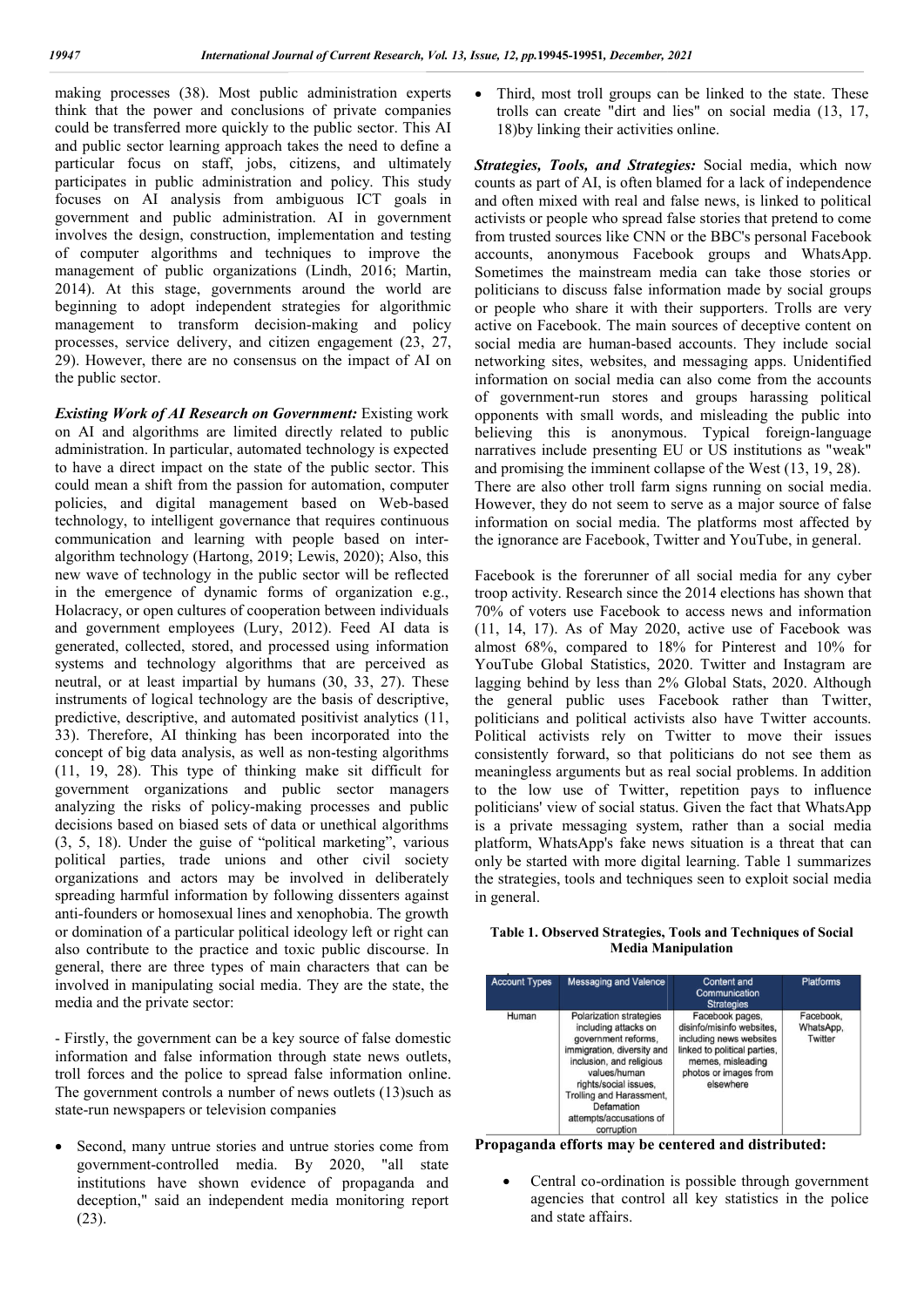Some troll groups operate in a very reduced way. However, their origins and interactions are uncertain. There is little information available about the source used to fund fraud attempts. Government-controlled media will certainly need essential resources to share deceptive political content.

If there is any attempt to use bots for political propaganda, they can also be done in a negative way. For example, many accounts can share the same text, so these are easily recognizable. However, any such efforts can be combined. Theoretically, bots can have a huge impact, but when it comes to spreading false information in small countries, misinformation can go further and faster than tools like WhatsApp without the use of bots. Similarly, high-level "deep fakes", in which a person in a photo or video is inserted by another to use the content, are possible. For political purposes. In some cases, political activists may use images that have come from elsewhere, making them easier to identify as false. Finally, the systematic use of media prosecutors paid or unpaid by political parties or other political actors to amplify their messages, could also be one of the government's options.

**Government and private responses:** Government actors are very concerned about information from a foreign country. The most important method used by the government to respond to this false information sponsored by the government is the media network. To date, the government may use the "Information Security Concept" based on the purposes of "information ownership." The concept can prioritize state-ofthe-art information management. This concept is likely to involve a greater response to misinformation and the propaganda of foreign powers. Therefore, it should be aimed at ensuring the security of the information of the authorities "rather than the people". Various public and private sector projects can be implemented to curb the spread of online information. This includes public sector initiatives such as protecting the integrity of the electoral process, as well as projects investigating the truth by the government, or other media. Each is briefly described below.

*Social sector programs:* Some non-profits may choose to fight against disinformation campaigns through education and communication rather than following a punitive approach. Such a strategy is based on three main pillars:

- Advanced digital literacy;
- Improved communication; and
- Immediate response to anonymous information campaigns.

Other workshops can be conducted with the target audience, including local politicians, municipal leaders and youth political leaders. Some may be open to the public. Similarly, social media companies can offer conferences to public officials, political parties, and the media on how to identify false information and propaganda. The second pillar is based on the development of interactive communication and dialogue and videos to dispel common myths about elections, and to explain electoral processes to journalists, especially municipal elections. The purpose is to prevent untrue stories from getting into the bloodstream. Building relationships with an open channel of communication with the media is important to ensure that when suspicious items are found, they are skeptical, ask critical questions, and call on the relevant

organization to confirm before contributing to the leading false news. A third pillar of public response to inappropriate information campaigns involves the immediate implementation of responses by including in its agreement an open channel with social media such as Facebook that contains censorship content that may threaten the integrity of the electoral process. To achieve this, election judges will be compelled in the first phase to issue a decision to provide evidence to support their decision. Once approved, the related non-profit organization will be allowed to call the number on Facebook to request that the content be reduced. The provision will only be used in extreme cases, for example when public order or the basic right to vote is threatened by false news or organized media fraud. In addition to these processes, a fact-finding alliance between all major issues can also be established at the national level with the help of telecommunications companies. The idea is that each media company can assign two of its journalists to the fact-finding team during the election process and will publish the unit's findings in all participating news outlets. This unit will maintain the ownership of the editing process and the social media platform may be able to inform its users of false information.

**Proposed Model:** The study provides a framework for conducting online research for government / national officials leading governmental policies. The research process for data collection contains research see the Appendix to review the analysis strategy and research questions. The questionnaire consists of 19 questions targeting public officials who control ICT in various international departments. Research has been developed and constructed based on a review of various books focusing on art and theoretical studies(20, 25, 24, 17, 19). This research identifies various typologies and concepts that are very helpful in formulating final questions. To assess the magnitude of this study, research results can be analyzed using descriptive statistics. These simple but effective methods are useful to achieve the purpose of exploratory research.

## **RESULTS AND DISCUSSION**

This section provides a framework for three key elements as it will be explored by public officials: ideas, expectations, and AI opportunities / challenges in government. The study provides key information from senior public officials leading technical policies in national / state governments.

*Ideas on the concept of AI in the public sector:* In the first case, this study examines the perceptions of government officials about AI in the public sector, as emerging technologies can be unanimously understood, accepted and applied. In particular, the views of senior management will help to realize the magnitude and power of AI in the public sector as this community management team "plans" IT policies. Therefore, this part of the study sheds light on the concepts, and strategies commonly associated with, AI by national / national stakeholders such as CIOs Chief Information Officers or IT managers. The survey question asks, "how much do you agree with the following ideas about artificial intelligence". The answers to the study question are Likert's seven-point scale, ranging from "I totally agree" 7 to "strongly disagree" 1. Table 2 shows the overall sample view for general deviations.

#### **Table 2. General AI-related ideas in the public sector**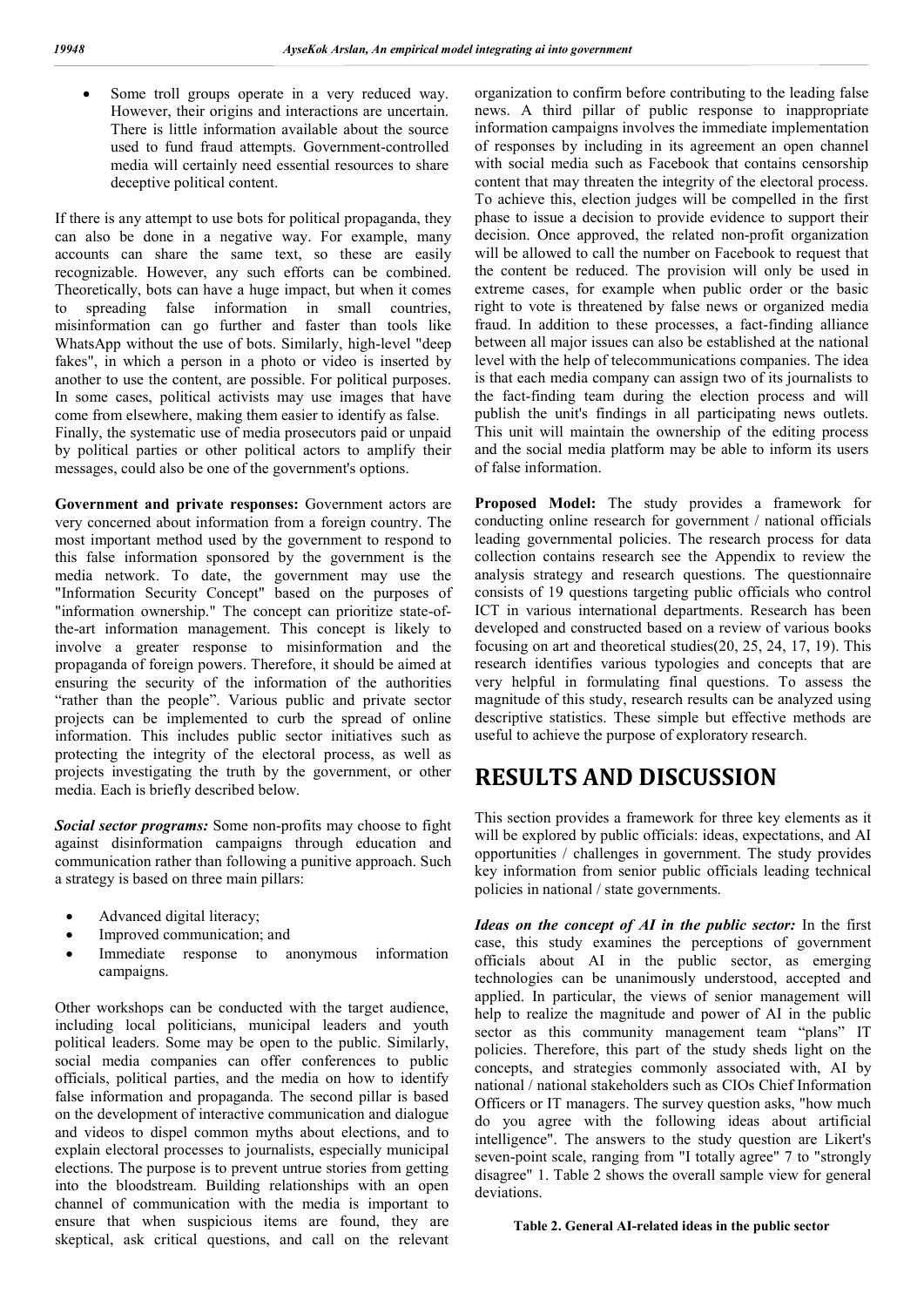|                                          | Average | Standard<br>deviation |
|------------------------------------------|---------|-----------------------|
| I am open-minded in terms of adoption    |         |                       |
| of AL                                    |         |                       |
| AI in the public sector is similar AI in |         |                       |
| the private sector.                      |         |                       |
| It is likely that robots and humans will |         |                       |
| share jobs.                              |         |                       |
| Given complex interactions between       |         |                       |
| robots and human-beings replacement      |         |                       |
| process will have huge impacts.          |         |                       |
| Other "intelligences" might<br>be        |         |                       |
| necessary for public sector.             |         |                       |
| Emerging professions in the public       |         |                       |
| sector relating to AI need to be         |         |                       |
| evaluated in detail.                     |         |                       |
| Average                                  |         |                       |

Ultimately, size will include a section set to identify the skills and behaviors of senior executives who link them to changes based on the use of AI in the public sector. The research question on power / morality says, "in terms of this level of power and morality of the people, how much do you agree with their transformation by artificial intelligence in the public sector?" . Table 3 shows a summary of the officials' responses as they report common experiences on AI AI-based power and behavior change in the public sector.

**Table 3. Human capacity and behavior based on AI**

|            | Average | Standard deviation |
|------------|---------|--------------------|
| Monitor    |         |                    |
| Monitor    |         |                    |
| Analyze    |         |                    |
| Act        |         |                    |
| Interact   |         |                    |
| Remember   |         |                    |
| Anticipate |         |                    |
| Feel       |         |                    |
| Moralize   |         |                    |
| Create     |         |                    |
| Decide     |         |                    |
| Average    |         |                    |

**Expectations for AI in the public sector:** Social and political expectations about AI are high in terms of achievement and benefits, but also in terms of potential problems. This part of the study examines the expected impact of AI on various management functions in the public sector. To understand this magnitude, the survey question was, "in your view, what about the following activities that will be most affected by artificial intelligence in the short term?". Figure 1 shows the sample answers in the study in the multiple-choice question minimum of three response options in the full list. The final section of this rating examines the expected impact of AI on various areas of high-level public policy. To understand this magnitude, the survey question I am asking is, "In your opinion, when will public policy domains be adopted artificial intelligence from the outset?" Figure 2 shows the sample answers in the study in the multiple-choice question minimum of three answer options in the full list. in the study in the multiple-choice question minimum<br>response options in the full list. The final section of<br>g examines the expected impact of AI on various areas<br>level public policy. To understand this magnitude, the<br>ques

**Challenges and opportunities for AI in the public sector sector:**  This final aspect of the study described the challenges and opportunities based on the realities in the use of AI in the public sector.



**Figure 1. Sample expected tasks that are most affected by AI performance**











**Figure 4. AI power makers in community organizations**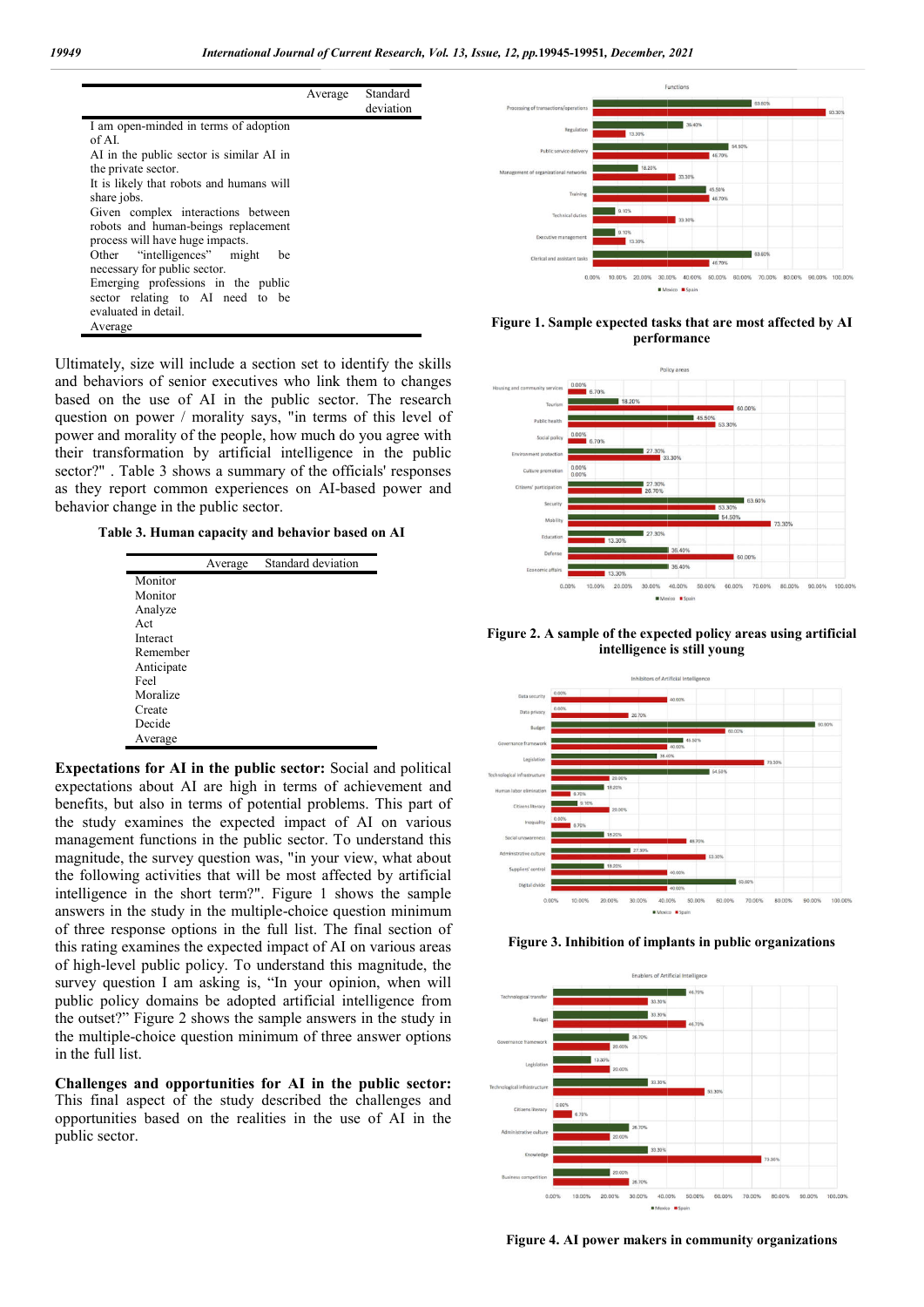Here, attention is paid to IT leaders in departments that promote or organize, at least in part, applications, cases, and strategies, based on algorithms, big data analytics, and AI technology, programs, or applications, dealing with inhibitors different and providers. First, analyzing inhibitors explained how CIOs understand the real challenges in AI implementation in their organizations. To understand this magnitude, the survey question states, "what are the major barriers to the use of artificial intelligence in the public sector?" Answers to the survey are multiple choice questions minimum of three response options in full list. Figure 3 outlines three key constraints, including digital budget diversification, technical and legal infrastructure. This section reports real differences in the experience of implementation based on each country. At the same time, the barriers address different issues in the public sector, developing, in a way, the same ideas in different AI governance systems. Learning developers provided insight into how CIOs understand the real possibilities in the use of AI in their organizations. As for the promoters, the question for the survey is, "What are the most important factors in the application of artificial intelligence in the public sector?" Figure 4 shows the sample answers in the study in question multiple answers minimum of three response options in the full list.

## **Conclusions**

Politics is in large part a conversation about how we define those ground rules in a way that enjoys the widest possible legitimacy, and the challenge that social media now faces is, for better or worse, inherently political. The framework provided in this study is an attempt to understand the first steps of government artificial intelligence AI. In the light of public opinion, it will be clear how much the country advertises AI, at least in some way, not only to the government itself, but also to the government to the public promoting business or citizen ideas, providing little or no prominence in data protection, privacy, and security. certain and other areas of policy, and designed different forms of governance. Should a private company be intervening to shape the ideas that flow across its systems, above and beyond the prevention of serious harms like incitement to violence and harassment? If so, who should make that decision? Essentially, this research sheds light onto areas of policy that have the potential to implement AI programs and strategies; administrative functions open to the acceptance of AI applications and strategies; and the challenges / risks that community managers may face in defining AI policies and projects in the public sector including how to deal with cybertroops. The future of AI in government and public administration is not predetermined. Various voices seek appropriate AI policies and strategies, anti-discrimination, and equality. The results would also assist senior officials to evaluate their nationally submitted AI policies in practice during the construction and implementation of various national / state, regional / state, and local / municipal environments. Last, but not least, agreeing on what constitutes the collective good is very hard indeed. A better understanding of the relationship between the user and the algorithm is in everyone's interest. People need to have confidence in the systems that are so integral to modern life. The internet needs new rules for the road that can command broad public consent. And tech companies need to know the parameters within which society is comfortable for them to operate, so that they have permission to continue to innovate. That starts with openness and transparency, and with giving you more control.

# **REFERENCES**

- Agre, P. E. 1994. Surveillance and capture: Two models of privacy. The Information Society, 102, 101–127.
- Allen, J. 2016. Topologies of power. Beyond territory and networks. Routledge.
- Bratton, B. 2015. The Stack: On software and sovereignty. MIT Press.
- Bucher, T. 2018. If...then: Algorithmic power and politics. Oxford University Press.
- Castañeda, L. and Selwyn, N. 2018. More than tools? Making sense of the ongoing digitizations of higher education. International Journal of Educational Technology in Higher Education, 151.
- Decuypere, M. 2019a. Open Education platforms: Theoretical ideas, digital operations and the figure of the open learner. European Educational Research Journal, 184, 439–460.
- Dieter, M., Gerlitz, C., Helmond, A., Tkacz, N., Vlist, F., Der, V., & Weltevrede, E. 2018. Store, interface, package, connection : Methods and propositions for multi-situated app studies. CRC Media of Cooperation Working Paper Series No 4.
- Drucker, J. 2020. Visualization and Interpretation: Humanistic Approaches to Display. MIT Press. Journal of New Approaches in Educational Research, 101
- Mathias, Decuypere The Topologies of Data Practices: A Methodological Introduction Fedorova, K. 2020. Tactics of Interfacing. Encoding Affect in Art and Technology. MIT Press. Goriunova, O. 2019. The Digital Subject: People as Data as Persons. Theory, Culture & Society, 366, 125–145.
- Gulson, K. N., Lewis, S., Lingard, B., Lubienski, C., Takayama, K. and Webb, P. T. 2017. Policy mobilities and methodology: a proposition for inventive methods in education policy studies. Critical Studies in Education, 582, 224–241.
- Gulson, K. N., & Sellar, S. 2019. Emerging data infrastructures and the new topologies of education policy. Environment and Planning D: Society and Space, 37, 350–366.
- Hartong, S. 2020. The power of relation-making: insights into the production and operation of digital school performance platforms in the US. Critical Studies in Education, 0000, 1–16.
- Hartong, S., & Förschler, A. 2019. Opening the black box of data-based school monitoring: Data infrastructures, flows and practices in state education agencies. Big Data & Society, 61,
- Lash, S. 2012. Deforming the Figure: Topology and the Social Imaginary. Theory, Culture & Society, 294-5, 261–287.
- Latour, B. 1986. Visualization and cognition: Thinking with eyes and hands. Knowledge & Society, 6, 1–40. Retrieved from the state of  $\sim$ http://hci.ucsd.edu/10/readings/Latour1986.pdf
- Law, J. 2004. After Method: Mess in Social Science Research. Psychology Press.
- Lewis, S. 2020. Providing a platform for "what works": Platform-based governance and the reshaping of teacher learning through the OECD's PISA4U. Comparative Education, 564.
- Lewis, S. and Hardy, I. 2017. Tracking the Topological: The Effects of Standardised Data Upon Teachers' Practice. British Journal of Educational Studies, 652, 219–238.